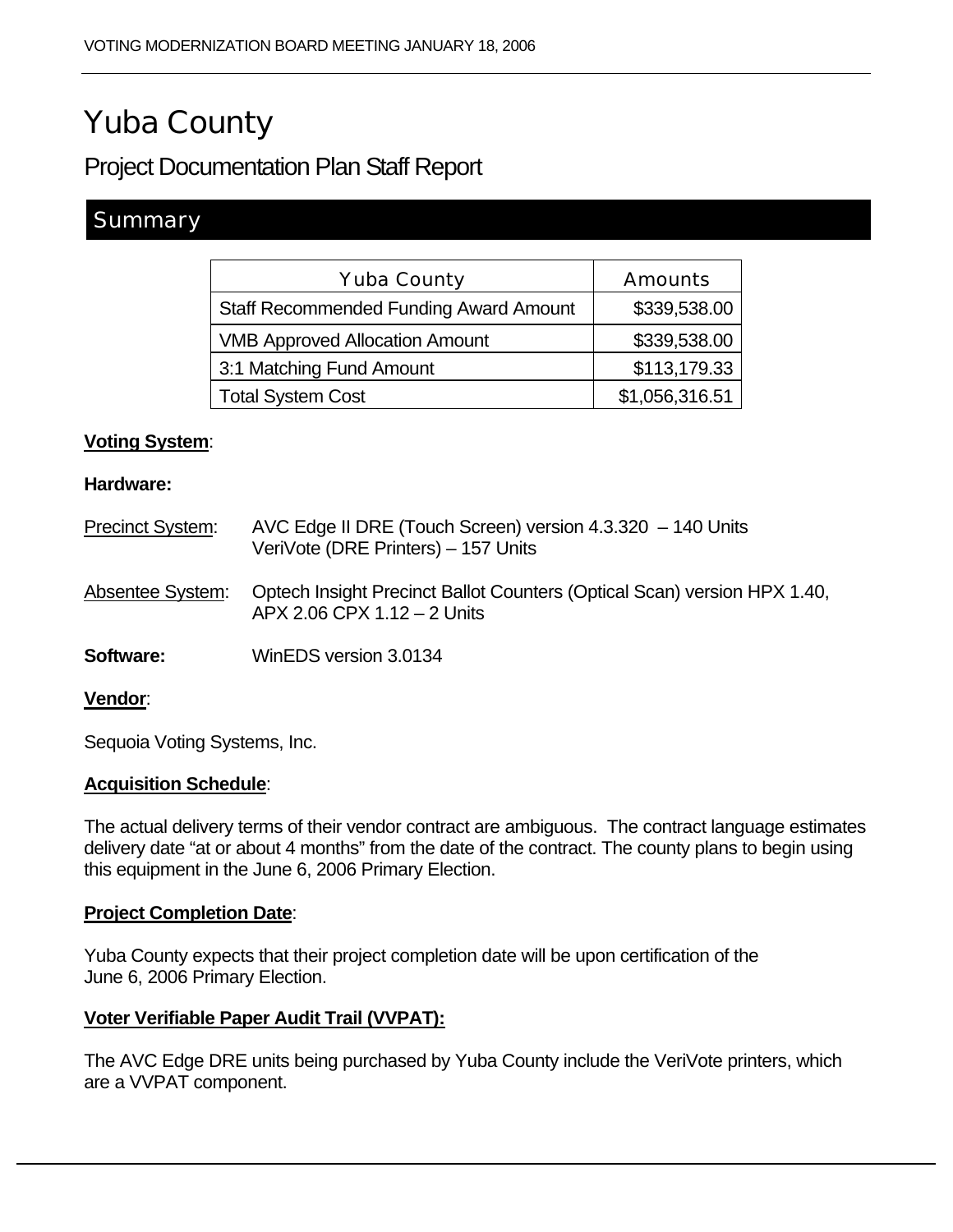Yuba County Project Documentation Plan Staff Report

### **Staff Report**:

Yuba County's Project Documentation Plan meets the requirements for completeness. The staff recommends requesting that an additional acquisition schedule and project timeline be provided once the county and the vendor have established actual delivery dates.

The Sequoia AVC Edge II DRE units, the VeriVote printers, the Optech Insight units, and the Optech 400-C units are certified for use in California. The software used to run the AVC Edge units currently has a "condition" on the certification for its use, as the software cannot be used in a primary election. This condition is expected to be resolved prior to the June 6, 2006 Primary Election; however, no application for this upgrade has yet been received by the Secretary of State's Office, and unless the application is brought forward by the vendor before the end of January, it appears to be unlikely that the Sequoia AVC Edge II DRE units with the VeriVote printers would be able to be certified for use during the June 6, 2006 Primary Election.

Yuba County will be converting from a Datavote punch card voting system. Yuba County will use the Optech 400-C optical scan as their absentee system and will be implementing the AVC Edge II DRE units as their precinct-based system in all of their polling locations during the June 6, 2006 Primary Election. Yuba County believes that the deployment of DRE units in all polling places will bring the county into full compliance with the requirements of the Help America Vote Act (HAVA) as well as provide greater accessibility to voters who need special accommodations and voters who desire to vote in Spanish.

The county formed a Voting Systems Task Force consisting of the Chairman of the County Board of Supervisors, Registrar of Voters, Election Supervisors, county Purchasing Agent, and the Information Technology Director. The county conducted a hands-on demonstration of the proposed voting equipment for the task force members and the public, and the Sequoia Voting System was determined to be the best system to serve the voters of Yuba County.

Yuba County plans to contract with an outside consultant to assist in the development and implementation of a project plan to fully implement the new voting system. The county is currently developing a voter outreach and education program for the new voting equipment. Yuba County plans to require all staff and poll workers to complete "hands-on" training to become familiar with the voting units. The county also plans to develop separate classes for the elections division staff to implement the new election management system associated with the new voting system.

Yuba County will only receive VMB payments once they have submitted invoices for the purchase of the voting equipment.

Please note that the staff-proposed funding award is based upon allowable reimbursement under Proposition 41 for voting equipment hardware and software only. The installation, training, poll worker training, and voter outreach costs listed in the Yuba County plan would not be covered as a reimbursable claim under Proposition 41.